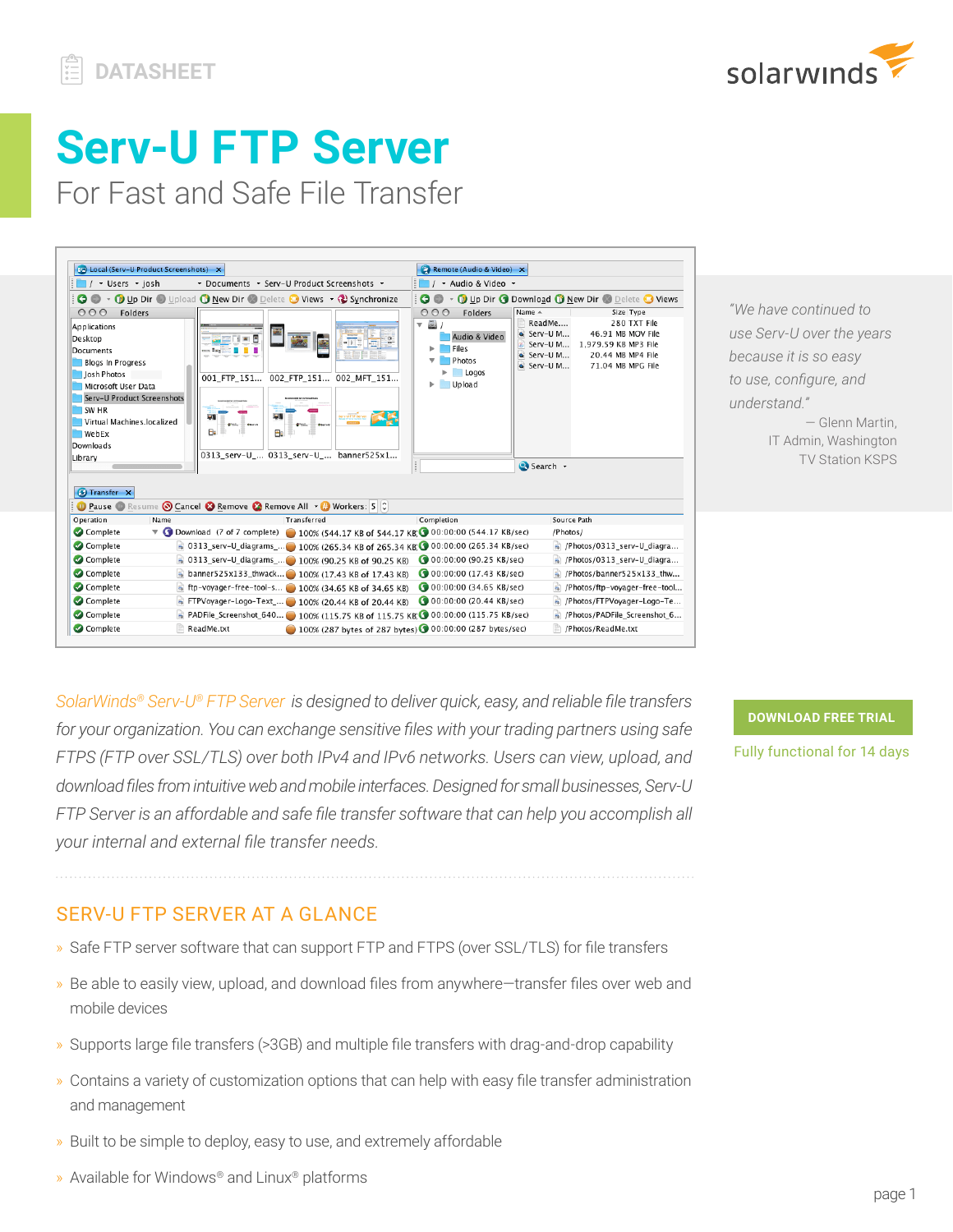

### Safe File Transfer using FTPS (over SSL/TLS)

Serv-U FTP Server is built to support safe FTPS protocol for file transfers. You can encrypt files using SSL or TLS cryptographic protocol and can safely exchange files with your business partners. When transferring files using FTPS, SSL/TLS protects the data in transit using SSL/ TLS, and confidential information is protected from tampering, snooping, leakage, or accidental exposure.

#### Quick and Easy File Transfer from Web Browsers and Mobile Devices

From intuitive web client and mobile device interfaces, you can easily view, upload, and download documents in very little time. With an interactive drag-and-drop file transfer option, your end users can exchange files from anywhere on the fly.

#### Large File Transfer (>3GB) and Multiple File Transfers

Be able to transfer large files (>3GB) with the help of a free, built-in web plug-in called "Web Client Pro." This plug-in also allows you to upload/download multiple files at once. Web Client Pro provides a transfer queue to pause or resume active file transfers and ask for confirmation before file overwrite.

#### Easy File Transfer Administration and Management

Perform file transfer administration and management from a single, easy-to-use management console. This includes real-time session monitoring and file transfer statistics, granular control over bandwidth, storage, permissions and access, access to virtual folders for local storage, remote shares, transfer ratio, and quota management for end users, and more.

## Monitor FTP Server Logs for Troubleshooting and Error Handling

View and monitor FTP server logs in real-time for help with easier troubleshooting and error handling. The server log shows file server startup, configuration, and shutdown information.

## Easily Add File Transfer Users and Groups

Serv-U FTP Server enables you to easily add users and groups for file transfer. With the help of a wizard-driven interface, you can create new users and grant them access to the file server in as little as a few clicks.

## Easily Manage FTP Server Settings and Permissions

Serv-U FTP Server can help you easily configure file transfer settings and permissions on the file server. You can define limits for the maximum number of sessions on the server, block the IP address of a timed-out session, enable settings to require reverse DNS names, and more.

page 2

## **[DOWNLOAD FREE TRIAL](https://www.serv-u.com/ftp-server-software/registration?program=19552&campaign=70150000000PfVY&CMP=LEC-WP-SWI-SW_WW_X_NP_X_LD_EN_SIEM_X-SFTP-20181031_DTASHT_X_X-X)**

Fully functional for 14 days

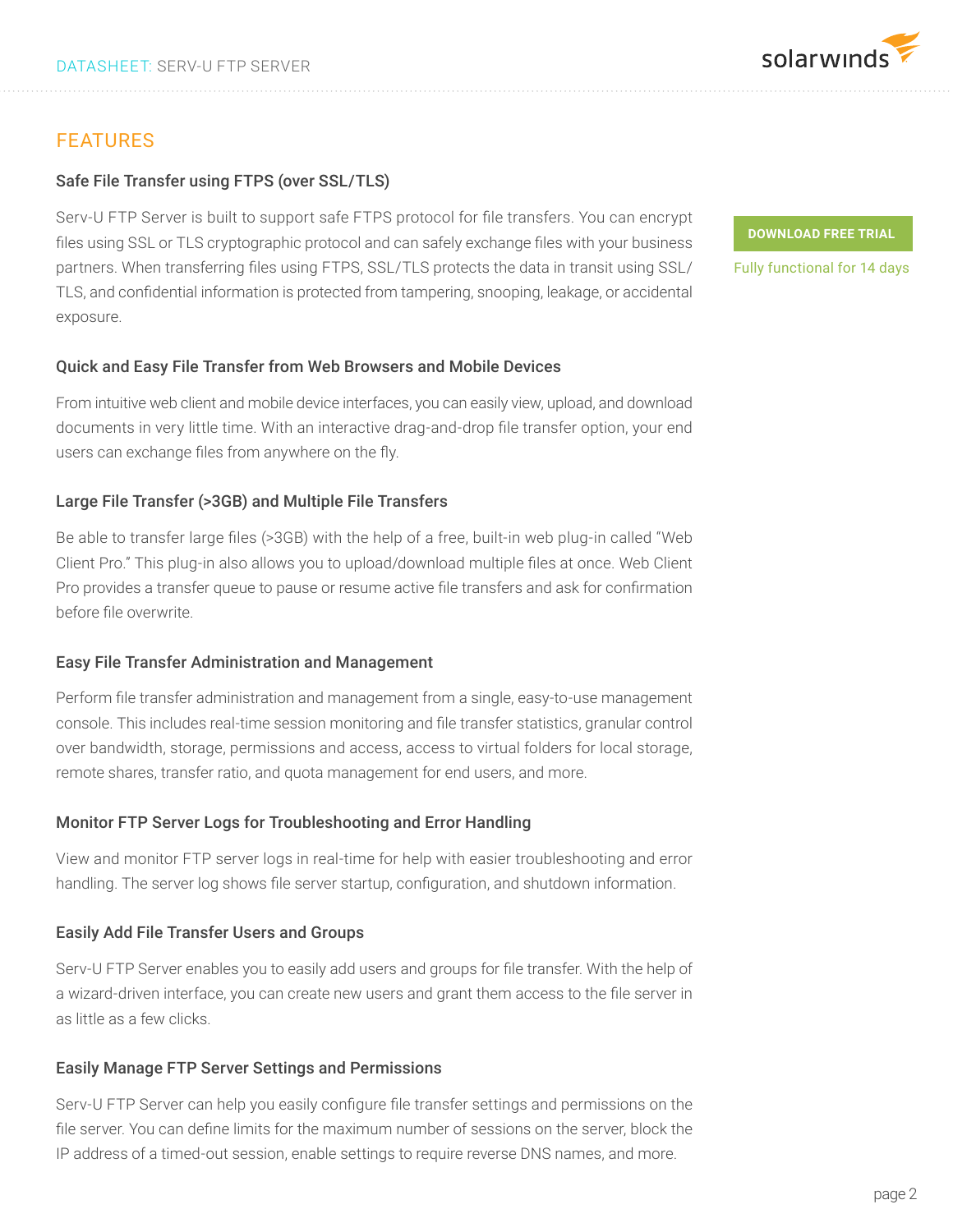

#### Affordable FTP Server for Windows and Linux Platforms

Serv-U FTP Server deploys on both Windows and Linux operating systems and can provide easy configuration options to set up domains, add users and groups, and start transferring and exchanging files in no time.

## SECURE GATEWAY FOR FILE TRANSFER IN DMZ NETWORKS

Serv-U FTP Server integrates with the optional [Serv-U Gateway](http://www.serv-u.com/gateway/) to help ensure safe file transfer in your DMZ networks. Serv-U Gateway is the addition to Serv-U FTP Server that allows you to safely accept incoming file transfer connections in your DMZ. Serv-U Gateway provides defensein-depth safety to Serv-U FTP Server deployment.



Safe DMZ Deployment with Serv-U Gateway

# INTEGRATION WITH OTHER SOLARWINDS PRODUCTS

Using Serv-U FTP Server, you can send server logs to [SolarWinds Log & Event Manager](http://www.solarwinds.com/log-event-manager) (SIEM software) for deeper security analysis and compliance reporting.

Serv-U FTP Server lets you transfer files via the free desktop-based FTP client from SolarWinds – [FTP Voyager®](http://www.solarwinds.com/free-tools/ftp-voyager-ftp-client-for-windows).

**[DOWNLOAD FREE TRIAL](https://www.serv-u.com/ftp-server-software/registration?program=19552&campaign=70150000000PfVY&CMP=LEC-WP-SWI-SW_WW_X_NP_X_LD_EN_SIEM_X-SFTP-20181031_DTASHT_X_X-X)**

Fully functional for 14 days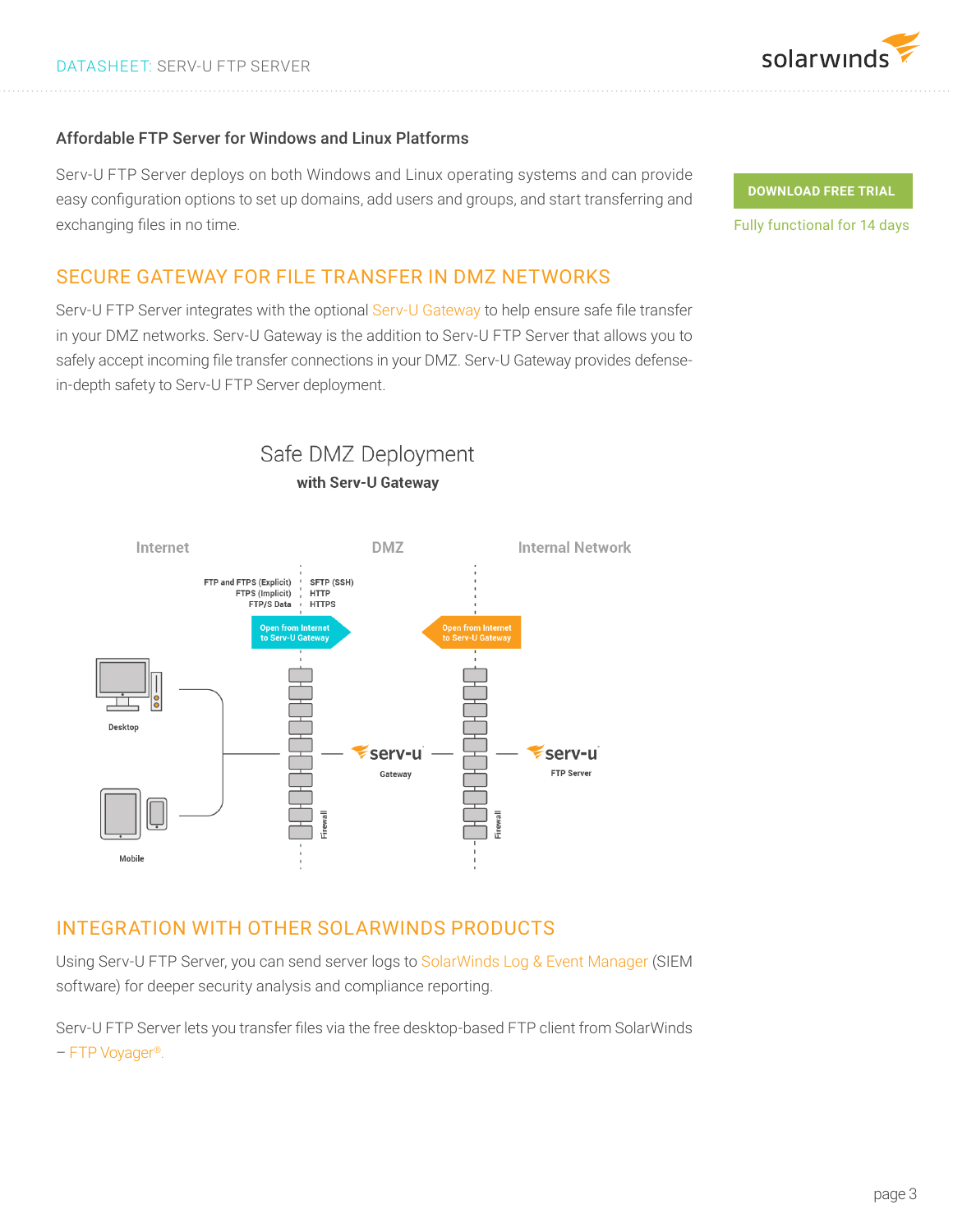

# MANAGED FILE TRANSFER (MFT) FOR ENTERPRISE FILE TRANSFER

For larger file transfer and file sharing requirements, advanced security, scalability, and administration options, [Serv-U Managed File Transfer \(MFT\) Server](https://www.serv-u.com/managed-file-transfer-server) is designed to be a safe and comprehensive enterprise file transfer solution. While Serv-U FTP Server is limited to three domains, 250 user accounts, and 100 concurrent sessions, Serv-U MFT Server can support unlimited domains, users, and concurrent sessions. See c[omparison of Serv-U FTP and MFT Server.](https://www.serv-u.com/editions)

**[DOWNLOAD FREE TRIAL](https://www.serv-u.com/ftp-server-software/registration?program=19552&campaign=70150000000PfVY&CMP=LEC-WP-SWI-SW_WW_X_NP_X_LD_EN_SIEM_X-SFTP-20181031_DTASHT_X_X-X)**

Fully functional for 14 days

# SYSTEM REQUIREMENTS

| <b>HARDWARE</b>   | <b>MINIMUM REQUIREMENTS</b>                                                                                                                                                                                                                                                                                                                                                             |
|-------------------|-----------------------------------------------------------------------------------------------------------------------------------------------------------------------------------------------------------------------------------------------------------------------------------------------------------------------------------------------------------------------------------------|
| <b>CPU</b>        | 1.0 GHz Processor (Dual Core recommended)                                                                                                                                                                                                                                                                                                                                               |
| Memory            | 256 MB (Or minimum required by Operating System)                                                                                                                                                                                                                                                                                                                                        |
| <b>Hard Drive</b> | 30 MB<br><b>Note:</b> This is for the Serv-U application only. Additional local or UNC-accessible<br>storage is usually required for users' home folders, shared folders, file sharing<br>storage, and log files.                                                                                                                                                                       |
| <b>SOFTWARE</b>   | <b>MINIMUM REQUIREMENTS</b>                                                                                                                                                                                                                                                                                                                                                             |
| Operating System  | Licensed version supported on:<br>» Windows Server® 2008, 2008 R2, 2012, 2012 C, 32-bit or 64-bit<br>» CentOS® 7.2, 32-bit or 64-bit<br>» Red Hat® Linux (RHEL) v.7.2, 32-bit or 64-bit<br>» Fedora® 24, 32-bit or 64-bit<br>» Ubuntu <sup>®</sup> 16.04+<br>» OpenSUSE® 42.1<br>Free trial/evaluation version also supported on: Windows XP", Windows<br>Vista®, Windows 7, 8, and 8.1 |
| Database          | ODBC-compliant databases, such as SQL Server <sup>®</sup> and MySQL <sup>®</sup> , are optional                                                                                                                                                                                                                                                                                         |

# TRY BEFORE YOU BUY. DOWNLOAD A FREE TRIAL!

File transfer has never been simpler! But don't just take our word for it. At SolarWinds, we believe you should try our software before you buy. That's why we offer free trials that deliver full product functionality. Download and install Serv-U FTP Server to help centralize and simplify file transfers in your organization.